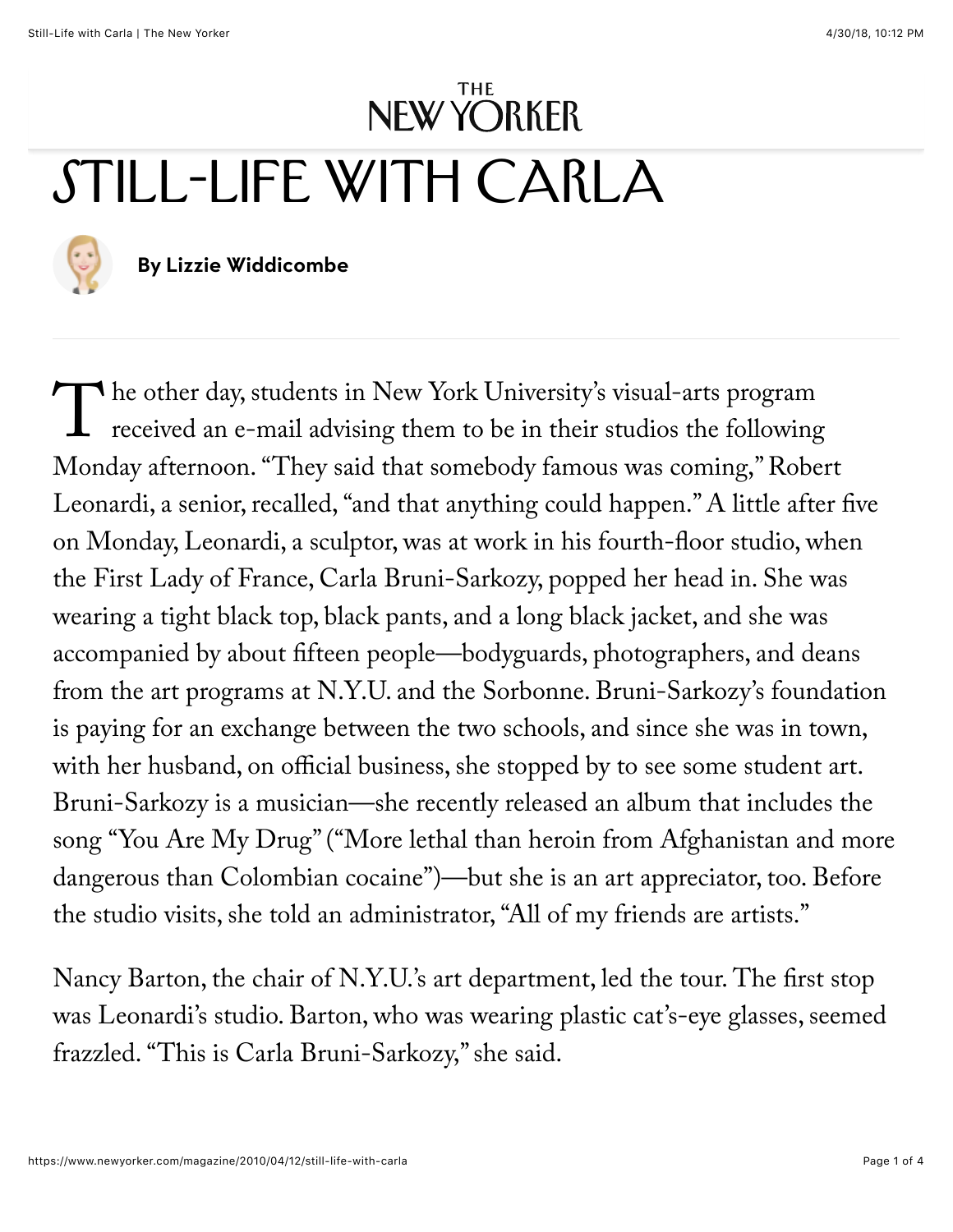"I'm Robert," Leonardi said. Bruni-Sarkozy smiled serenely. She examined the sculptures—wineglasses tied together with copper thread—and said, "Beautiful."

"Do you want to say a bit about your work?" Barton asked.

"Well, my work is about domesticity," Leonardi said. "Most of the objects are from my home."

"I think it's very Duchamp," Yann Toma, a dean from the Sorbonne, said. "Do you like him?"

"I like him," Leonardi said.

Bruni-Sarkozy proceeded, with her entourage, to the next studio, where a student was painting a fruit tree on canvas.

"This is Carla Bruni-Sarkozy," Barton said, holding out one arm. "And this is . . . Oh, God. I forgot."

"Sam," said the student, whose name was Sam Parker. Parker said that he likes landscape painting—"foliage, trees." Bruni-Sarkozy leaned in and noticed, with approval, that he was working from a film still rather than a photograph. "It gives a different feel," Bruni-Sarkozy said, with a faint British accent. "It's not flat."

Next came a performance-art class. "Hello! Hi! Welcome, Madame," the teacher said, as Bruni-Sarkozy, the photographers, the deans, and the bodyguards filed into the room. "We're doing a performance. The artist has asked all of us to close our eyes." The bodyguards seemed perplexed.

"Close your eyes!" Bruni-Sarkozy said in a loud whisper, and closed hers, folding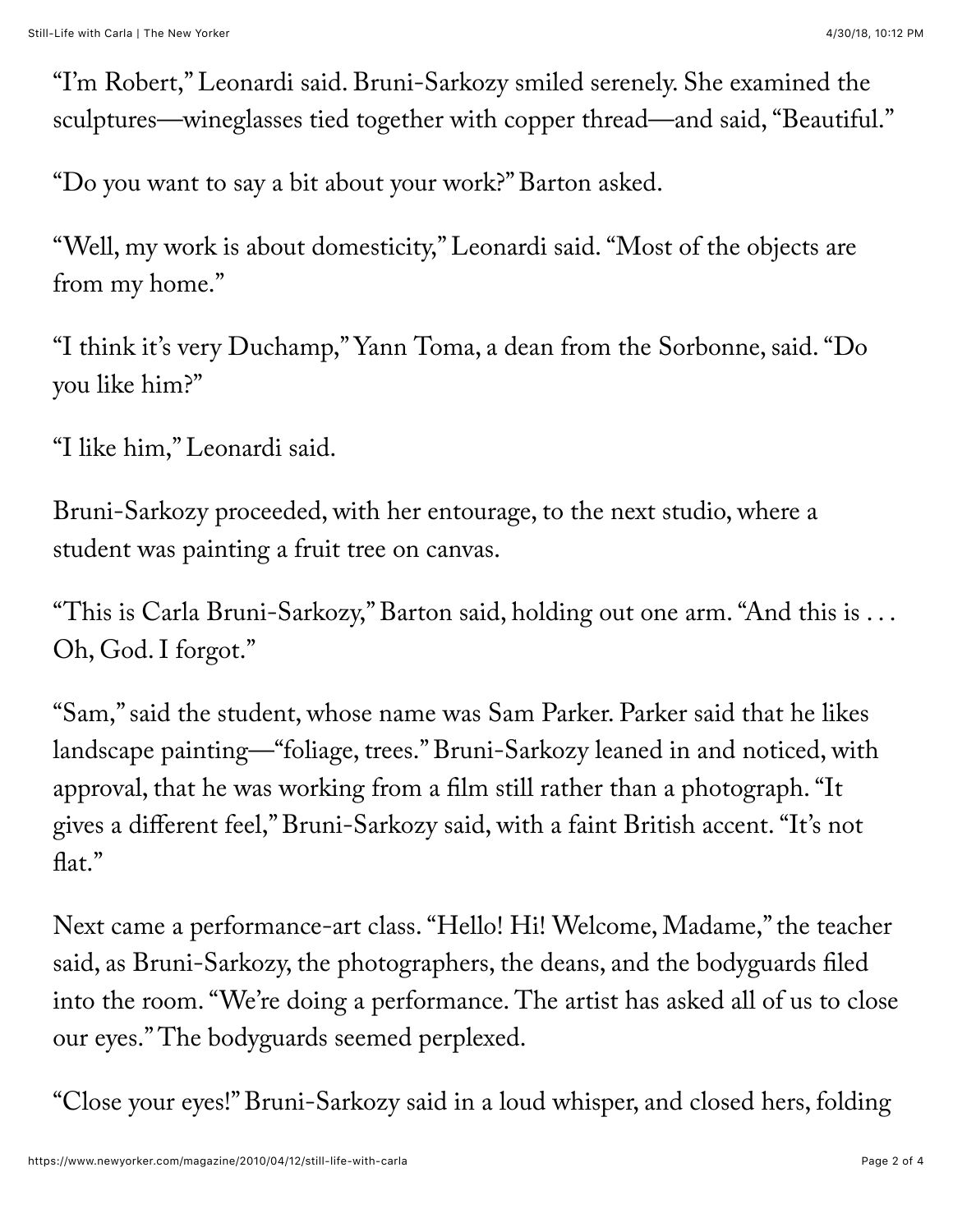her arms in front of her. One by one, the members of her entourage closed their eyes. A few bodyguards kept theirs open, and peeped around nervously. After several minutes, someone rattled the door to the classroom. Everyone opened their eyes.

"*C'est qui ça*?" one of the bodyguards whispered testily, peering out a window in the door. A student named Christina Thomopoulos entered. She wore a flannel shirt and pink rain boots, and had six cameras hanging around her neck. "This is part of the performance," she said. Then, for a long-seeming five minutes, she silently approached every person in the room, including the guards, and took a closeup picture while standing several inches from his or her face. (The piece was called "Livin da Lenzz!") Bruni-Sarkozy smiled for the camera.

"Well, thank you!" the teacher said, and Thomopoulos sat down.

Next was a video presentation. Bruni-Sarkozy crouched down to watch, balancing an elbow on one bent knee, like Rodin's "The Thinker." She was offered a chair. "No, no," she said. "It's more agreeable to me. I'm stretching my back." She watched a video called "French Poodle" (a poodle in a military uniform saluting the viewer) and then went downstairs for a reception next to an art installation (a taxidermied deer with a human face staring into a pair of headlights). Bruni-Sarkozy was handed a glass of champagne, and she made a toast. "I loved being here," she said. "I wish my days were longer." She went out to her motorcade, in the rain. The students and the administrators watched.

"She's beautiful," Irina Makarova, a painter, said. "We were just gape-mouthed."

"It was like we were trying to talk, but no words were coming out," another student, Eric Zhang, said.